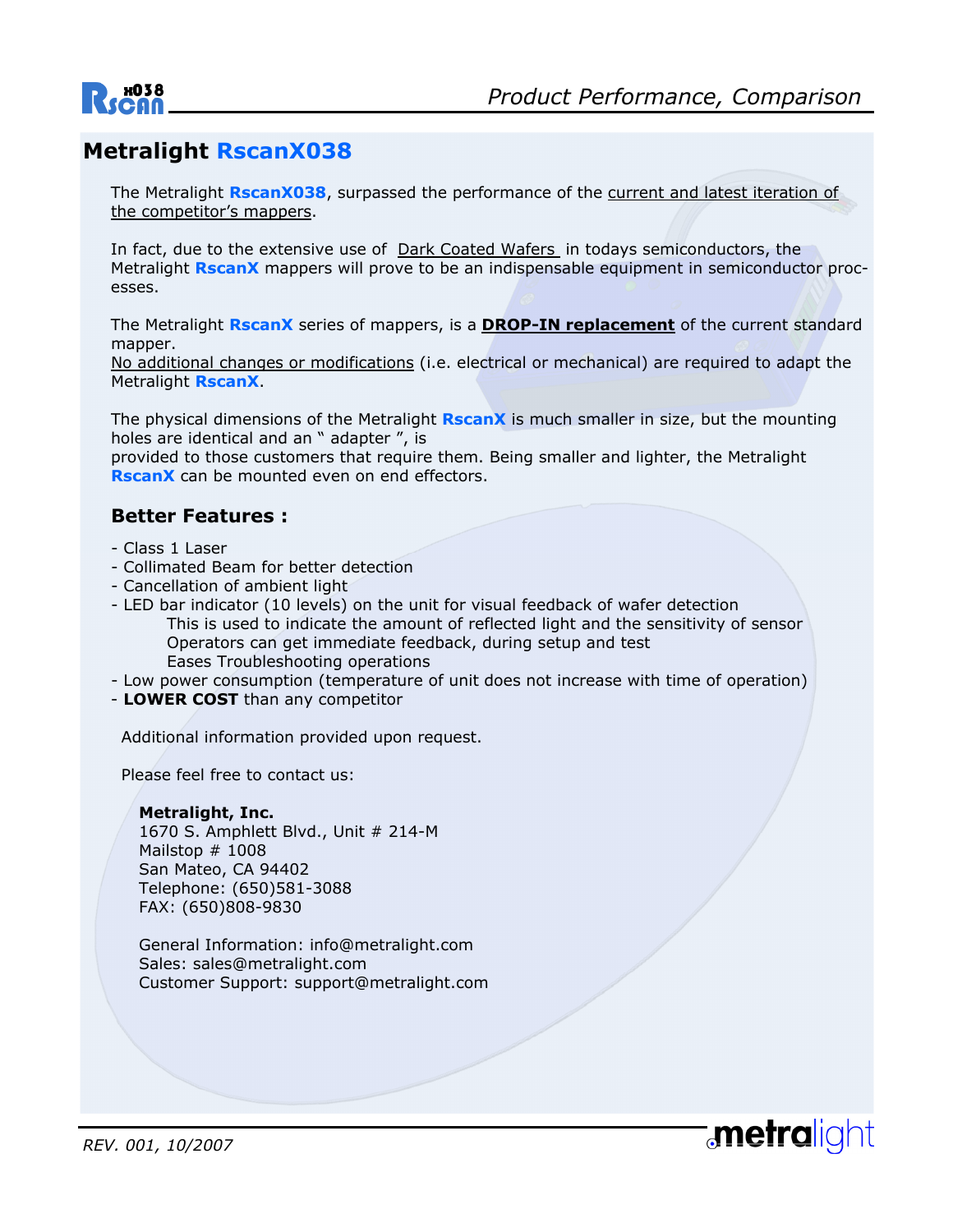

## **Scan Results of bare Silicon, 12 inch wafers**

FOUP is completely populated with bare silicon.

| $\label{eq:2.1} \mathcal{L}_{\mathcal{A}}\left(\mathcal{L}_{\mathcal{A}}\right) = \mathcal{L}_{\mathcal{A}}\left(\mathcal{L}_{\mathcal{A}}\right) = \mathcal{L}_{\mathcal{A}}\left(\mathcal{L}_{\mathcal{A}}\right) = \mathcal{L}_{\mathcal{A}}\left(\mathcal{L}_{\mathcal{A}}\right) = \mathcal{L}_{\mathcal{A}}\left(\mathcal{L}_{\mathcal{A}}\right) = \mathcal{L}_{\mathcal{A}}\left(\mathcal{L}_{\mathcal{A}}\right) = \mathcal{L}_{\mathcal{A}}\left(\mathcal{L}_{\mathcal{A}}\right) = \$ |  | The property and manufactual medicine and the distribution of the distribution of the con-                                                                                                                                                       |  |
|--------------------------------------------------------------------------------------------------------------------------------------------------------------------------------------------------------------------------------------------------------------------------------------------------------------------------------------------------------------------------------------------------------------------------------------------------------------------------------------------------|--|--------------------------------------------------------------------------------------------------------------------------------------------------------------------------------------------------------------------------------------------------|--|
| ____<br>the property and an address of the contract of the contract of the contract of                                                                                                                                                                                                                                                                                                                                                                                                           |  | The printer of the control and control and control and control and                                                                                                                                                                               |  |
| Constitution and policy the company per company of the Constitution Constitution                                                                                                                                                                                                                                                                                                                                                                                                                 |  | <b>CONTRACTOR</b>                                                                                                                                                                                                                                |  |
| <b>Particularly Service</b>                                                                                                                                                                                                                                                                                                                                                                                                                                                                      |  | the control of the control of the control of the control of the control of the control of the control of the control of the control of the control of the control of the control of the control of the control of the control                    |  |
|                                                                                                                                                                                                                                                                                                                                                                                                                                                                                                  |  |                                                                                                                                                                                                                                                  |  |
| and the company sufficer different                                                                                                                                                                                                                                                                                                                                                                                                                                                               |  | The company of the control and property the party of the control of the control of                                                                                                                                                               |  |
| and the control of the property and property the property                                                                                                                                                                                                                                                                                                                                                                                                                                        |  | The contract of the contract of the contract of the contract of the contract of the contract of                                                                                                                                                  |  |
| and a second company and a second company of the second of                                                                                                                                                                                                                                                                                                                                                                                                                                       |  | and the photograph are constructed in the con-                                                                                                                                                                                                   |  |
| <b>Commercial Commercial Concerns</b>                                                                                                                                                                                                                                                                                                                                                                                                                                                            |  | <b><i><u>Spiritual control control de la control de la control de la control de la control de la control de la control de la control de la control de la control de la control de la control de la control de la control de la contr</u></i></b> |  |
| <b><i>STATE CONTRACTORY COMPANY</i></b>                                                                                                                                                                                                                                                                                                                                                                                                                                                          |  |                                                                                                                                                                                                                                                  |  |
| _____                                                                                                                                                                                                                                                                                                                                                                                                                                                                                            |  | and the control of the control of the control of the control of the control of the control of the control of the control of the control of the control of the control of the control of the control of the control of the cont                   |  |
|                                                                                                                                                                                                                                                                                                                                                                                                                                                                                                  |  |                                                                                                                                                                                                                                                  |  |
|                                                                                                                                                                                                                                                                                                                                                                                                                                                                                                  |  | _____<br>_____                                                                                                                                                                                                                                   |  |
| -                                                                                                                                                                                                                                                                                                                                                                                                                                                                                                |  | the track of the countries of the problem of the countries of the countries of the countries.                                                                                                                                                    |  |
|                                                                                                                                                                                                                                                                                                                                                                                                                                                                                                  |  |                                                                                                                                                                                                                                                  |  |
| $ -$<br>____                                                                                                                                                                                                                                                                                                                                                                                                                                                                                     |  | ______<br>---                                                                                                                                                                                                                                    |  |
|                                                                                                                                                                                                                                                                                                                                                                                                                                                                                                  |  | _____                                                                                                                                                                                                                                            |  |
|                                                                                                                                                                                                                                                                                                                                                                                                                                                                                                  |  | ________                                                                                                                                                                                                                                         |  |
|                                                                                                                                                                                                                                                                                                                                                                                                                                                                                                  |  | ---                                                                                                                                                                                                                                              |  |
|                                                                                                                                                                                                                                                                                                                                                                                                                                                                                                  |  | The contract of the contract of the contract of the contract of the contract of the contract of                                                                                                                                                  |  |
|                                                                                                                                                                                                                                                                                                                                                                                                                                                                                                  |  |                                                                                                                                                                                                                                                  |  |
| ____                                                                                                                                                                                                                                                                                                                                                                                                                                                                                             |  |                                                                                                                                                                                                                                                  |  |
|                                                                                                                                                                                                                                                                                                                                                                                                                                                                                                  |  |                                                                                                                                                                                                                                                  |  |
|                                                                                                                                                                                                                                                                                                                                                                                                                                                                                                  |  | and the contract of the contract of the contract of the contract of the contract of the contract of the contract of the contract of the contract of the contract of the contract of the contract of the contract of the contra                   |  |
|                                                                                                                                                                                                                                                                                                                                                                                                                                                                                                  |  |                                                                                                                                                                                                                                                  |  |
|                                                                                                                                                                                                                                                                                                                                                                                                                                                                                                  |  |                                                                                                                                                                                                                                                  |  |
|                                                                                                                                                                                                                                                                                                                                                                                                                                                                                                  |  | the contract of the contract of the contract of the contract of the contract of<br>$\sim$ $\sim$ $\sim$                                                                                                                                          |  |

**competitor's mapper** 

**Metralight RscanX038 mapper**

# **Scan Results of "Dark Blue" , 12 inch wafers**

FOUP is populated with 11 "**Dark Blue**" wafers in slots 14,15,16, and 18 thru 25. Notice that the Metralight **RscanX038** showed better detection and consistency